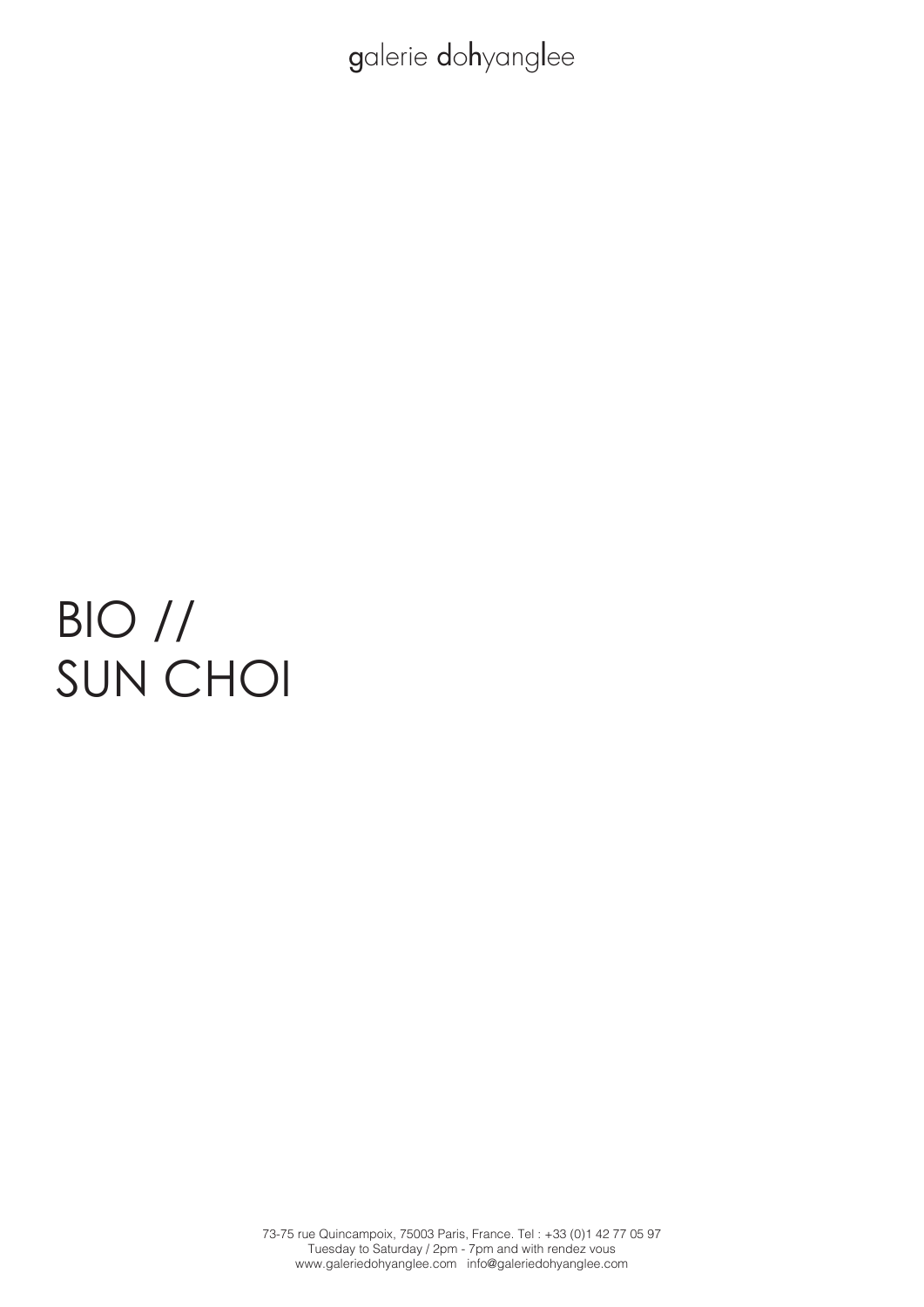# **SUN CHOI**

Born in 1973 in Seoul, South Korea Lives and works in Seoul, South Korea

### **EDUCATION**

2003 - 2006 Bachelor of Fine Arts in Painting, Hong-Ik University, Seoul, South Korea

## **SOLO SHOWS**

2022 *SORI*, Dohyang Lee Gallery, Paris, France

2021

*DokSan Painting*, Art Centre Art Moment, Seoul, South Korea *Salt Tells : Interrupted Voyage*, Space XX, Seoul, South Korea *Non-Drawn Painting*, Salt Museum, Jeung-Do, South Korea Corona Camouflage : Mobile Connector, Space Nine, Seoul, South Korea Salt Tells : Showcase, Space XX, Seoul, South Korea

2020 *West and East, South and North*, Salt Museum, Jeung-Do, South Korea Hiccup, Gallery CNK, Daegu, South Korea

2018 *Wastewater Painting*, P21, Seoul, South Korea *Bruised Saliva*, Gallery D, Geoje, South Korea

2017 Sickness, CR Collective, Seoul, South Korea

2016 *DayNight*, Art Space Hue, Paju, South Korea *Weight and Depth*, Space xx, Seoul, South Korea

2015

Meari, SongEun Art Space, Seoul, South Korea Magenta Painting, BongSan Culture Center, Taegu, South Korea

2013

*Two Worlds*, Bamboo Curtain Studio, Taipei, Taiwan Falcon and Firmament, BankART Studio NYK, Yokohama, Japan

2011

*Breath in an Instant*, Cake Gallery, Seoul, South Korea Silbaram, BankART LIFE3 project in Yokohama Triennale, Yokohama, Japan

2010

*Gasping Breath*, Corner Gallery, Seoul, South Korea

2004

*Naked Painting*, MIA (Museum for Independents & Alternatives), Seoul, South Korea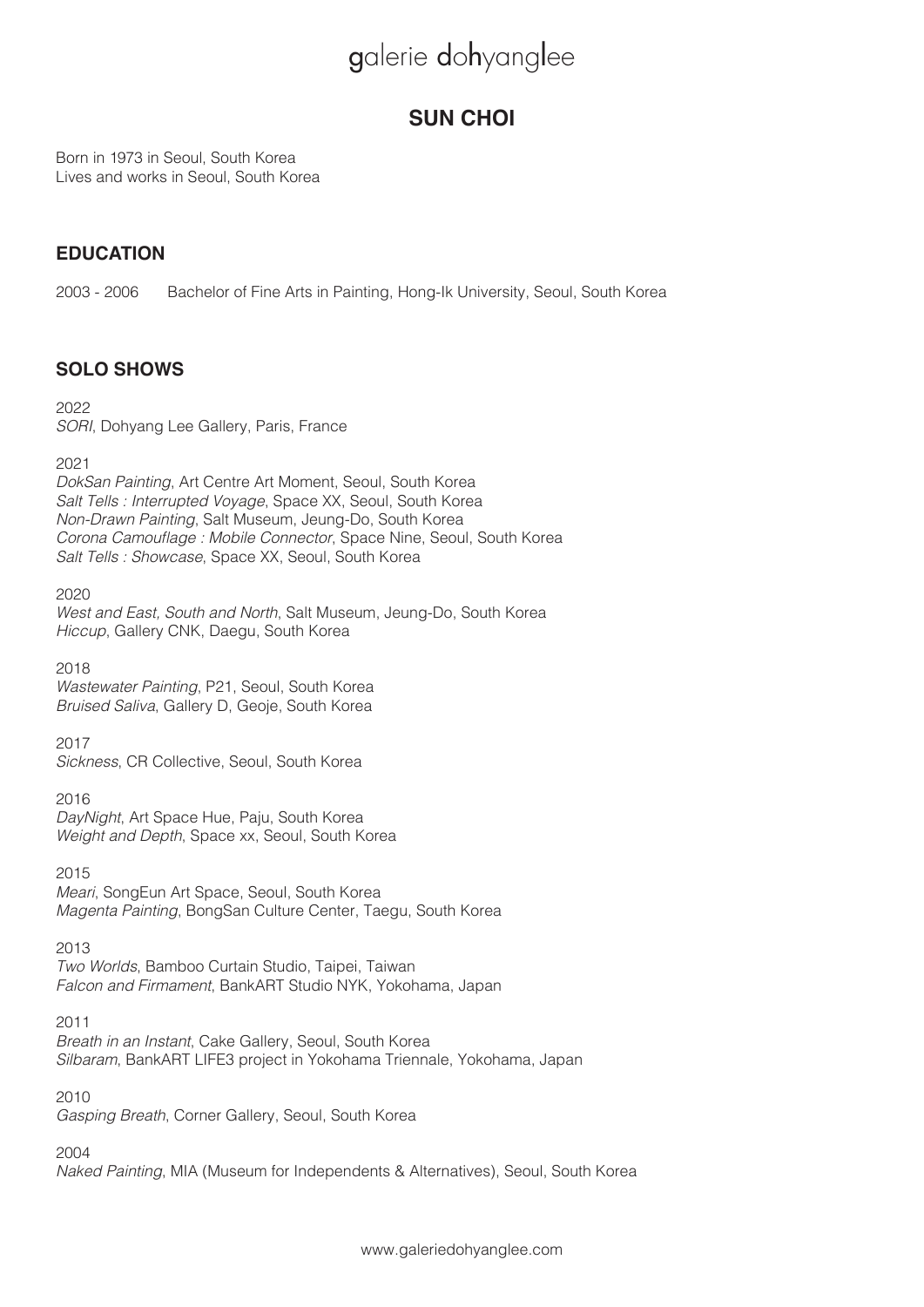### **GROUP SHOWS**

#### 2022

To where the flowers are blooming curated by the Gwangju Biennale Foundation, Spazio Berlendis, Venice, Italy *Beyond The Limits*, Daegu Art Factory, Daegu, South Korea Hybrid Baton : Atypical Feast, Gallery Baton, Seoul, South Korea

2021

The Story Floating Around These Days, Every Art, Seoul, South Korea Vibrating Light and Matter, The Showroom, Seoul, South Korea Artbooks, Alternative Artspace IPO, Seoul, South Korea And Live, Mullrae Art Space, Seoul, South Korea Round-Round-Round : GEUMCHEON-GU, Geumcheon Art Foundation, Seoul, South Korea Artficial Nature, CIK Center, Knivsta, Sweden I Am Okay Too, Gwangju Museum of Art, Gwangju, South Korea Spring of Myanmar, Space Lovefarm, Gimhae, South Korea *Border Crossings*, Kunstmuseum Bern, Bern, Switzerland Mobile Connector, Gallery hoM, Seoul, South Korea The War of the Worlds But A Siesta, Sueño 339, Seoul, South Korea Painting As Performativity, TINC (This Is Not a Church), Seoul, South Korea

#### 2020

Gold, Incense & Myrrh, Dohyang Lee Gallery, Paris, France Cicatrix, Cindy Rucker Gallery, New York, U.S.A. External Senses, KT&G SangSang Madang, Seoul, South Korea Gangwon Kids Triennale-Green Connection, Wadong Elementary School, Hongcheon, South Korea *Call It Courage*, Danwon Art Museum, Ansan, South Korea Union Artfair, Mullae Art Town, Seoul, South Korea Single Stance Two Horizons, Artspace 0, Seoul, South Korea Black Humour, ChaperII Yard, Seoul, South Korea Fantastic Reflection, Vista Walkerhill, Seoul, South Korea Obangsaek : Indigo, Soluna Fine Art, Hong Kong, China Art Clout, Yangpyoung Art Museum, Yangpyoung, South Korea

2019

*Hyper Salon*, U Artspace, Seoul, South Korea *Presqu'île Flottante : Floating Peninsula*, Le Bateau-Lavoir, Paris, France Art Festa 2019, Sangsang Campus, Suwon, South Korea *Over Driver*, Incheon Art Platform, Incheon, South Korea Union Art Fair 2019, S-Factory, Seoul, South Korea The 6th Chong Kun Dang Art Prize, Sejong Art Center, Seoul, South Korea Getting Familiar : the Space Already Familiar, Bumil Bus Station Tiger1, Seoul, South Korea *Quantum Leap*, Songwon Artcenter, Seoul, South Korea SEONG : Fantastic City, Suwon Hwaseong Project 2019, Suwon I-Park Museum of Art, Suwon, South Korea *Unlimited*, Gallery B, Seoul, South Korea Samatha & Vipassana : Net of INTARA, Gallery SU, Seoul, South Korea Time of Painting, Sejong Art Center, Seoul, South Korea What is Contemporary Art ?, Daegu Art Factory, Daegu, South Korea *Stranger Than Paradise*, BongSan Cultural Center, Daegu, South Korea New Acquisitions 2018, Seongnam Cube Art Museum, Seongnam, South Korea

#### 2018

Camera Camera Nice 2019, Hotel Windsor, Nice, France Random Access Memory, Christie's, Hong Kong, China *Contamination*, CR Collective, Seoul, South Korea I Miss the Lemon Flavor, Geumcheon Art Factory, Seoul, South Korea Union Art Fair 2018, S-Factory, Seoul, South Korea *Le Temps des Pommes*, ÉTÉ 78, Brussels, Belgium 9P Opening, Gallery 9P, Seoul, South Korea Meson Behavior, Korean Cultural Centre, New Delhi, India

www.galeriedohyanglee.com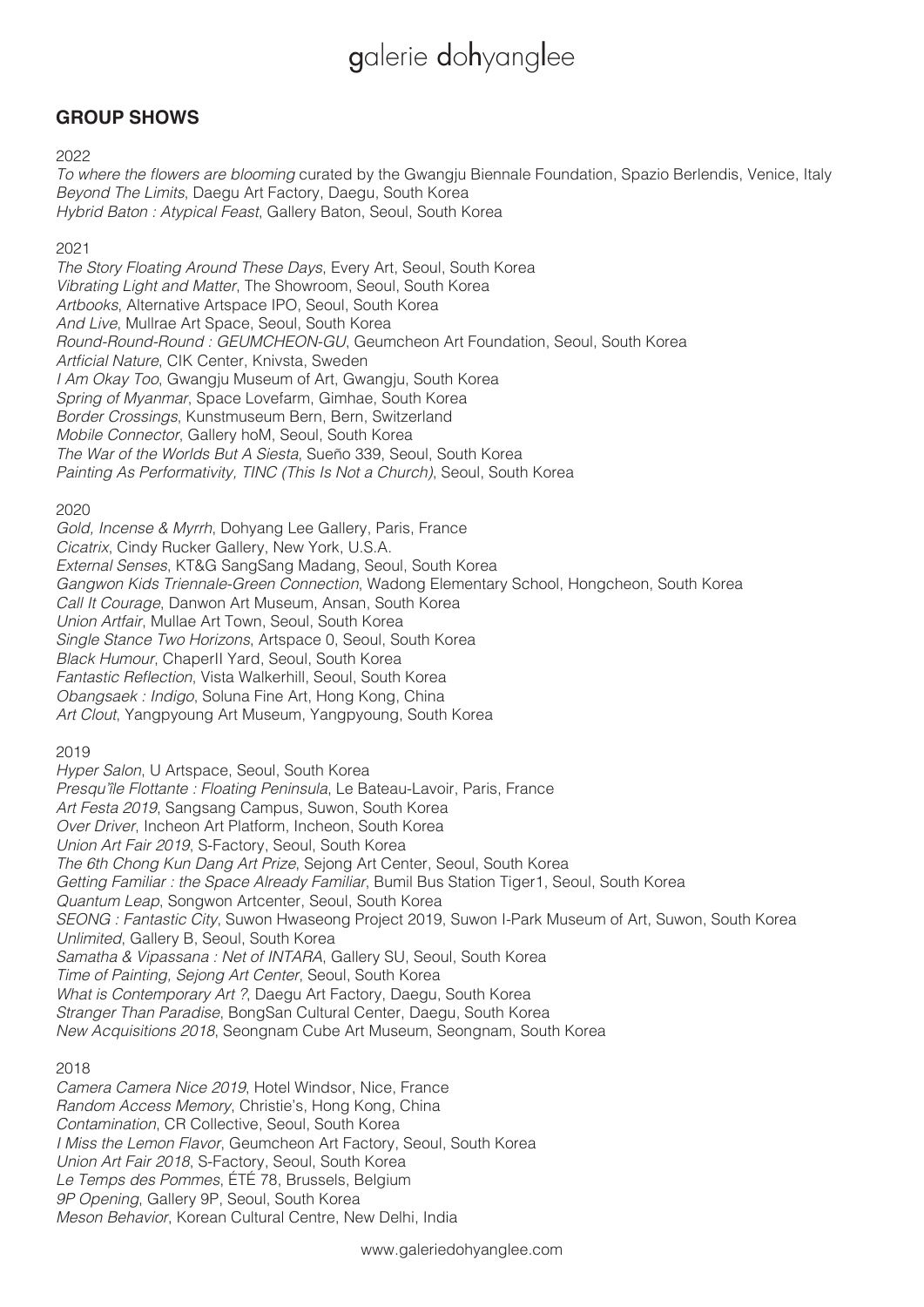*Flatland*, Kumho Museum, Seoul, South Korea GLANCE, Christie's, Hong Kong, China Space XX is Your Aesthetic Accomplice, Space XX, Seoul, South Korea Seoul is Museum : Breath Mark (Collaboration with Urban Society), Doosan Elementary School, Seoul, South Korea Dictionary of Evil: 2018 Gangwon International Biennale, Gangneung Green City Experience Center E-ZEN, Gangneung, South Korea

#### 2017

100 Persons's Interview, Goyang ARAM Art Museum, Gyeonggi, South Korea Natural Selection, Christie, Hong Kong, China Second City, Third Community, InMA (Incheon Museum of Art), Incheon, South Korea MMCA Residency Changdong Report 2017, MMCA Residency Changdong, Seoul, South Korea Cabinet Artfair, Tribowl, Incheon, South Korea Finding Me, Pangyo Senior Center, Gyeonggi, South Korea Union  $Art + Plus X$ , the Insadong 1-gil, Seoul, South Korea *Ringwanderung*, Alternative Space IPO, Seoul, South Korea A Midsummer Night's Dream, SiHeung Eco Center Chorok Baegot, Gyeonggi, South Korea *3rd Language*, MMCA Residency Changdong, Seoul, South Korea Story of Jebu island, the Jebudo Artpark, Gyeonggi, South Korea 2017 Soverign Asian Art Prize, Christy of Hongkong, Hongkong, China Abstract Painting of Our Age, Chapter II, Seoul, South Korea Drawing & Party, Space One, Seoul, South Korea 2016 Platform Artist, Incheon Art Platform, Incheon, South Korea

#### 2016

Transition of Movement, Seoul Olympic Museum of Art, Seoul, South Korea The Conversation : A Letter to 00, Artspace Hue, Paju, South Korea The Artist's Attitude for working, Incheon Art Platform, Incheon, South Korea Two Scapes, One World, Korean Cultural Service, Beijing, China AR Towns, Jeju Museum of Art, Jeju City, South Korea #MindArt, Incheon Art Platform, Incheon, South Korea Light My Fire, Gyeonggi sangsang Campus, Gyeonggi-do, South Korea Union ArtFair, Space Nemo, Seoul, South Korea Words and Actions, Seum Art Space, Seoul, South Korea DoRaBom (Reflections) : Special Exhibition Celebrating SongEun Foundation Chairman Mr Sang-Duck Yoo's, SongEun ArtSpace, Seoul, South Korea Sensible Reality, Seoul City Hall, Seoul, South Korea *Wet Paint*, Incheon Art Platform, Incheon, South Korea Room Number 88 - 290, The Texas Project, Seoul, South Korea 2016 GAP - Photon / Echo, Bongsan Art Center, Daegu, South Korea *Going over the time at the Nanji*, Nanji Exhibition Hall, Nanji Studio, Seoul, South Korea

#### 2015

A Study of Depth, Artspace Hue, Paju, South Korea The Meeting Point, Korean Cultural Service, Washington D.C, U.S.A. The Sea Art Festival-Busan Biennale, Busan, South Korea *Think It Over, Think It Slow*, Korean Cultural Service, New York, U.S.A. *Open Studio Show*, ISCP, New York, U.S.A. The Normal Exhibition, Pialux, Seoul, South Korea

#### 2014

Follow Me : SeMA Nanji 8th Review, Buk Seoul Museum of Art, Seoul, South Korea Asian Art Festival, Ansan, South Korea 2014 Nanji Art Show IV : AIA, Nanji Exhibition Hall, Nanji Studio, Seoul, South Korea Dream of East Asia, 2014 Yokohama Triennale, BankART Studio NYK, Yokohama, Japan 2014 Nanji Art Show III : Band of Feeling, Nanji Exhibition Hall, Nanji Studio, Seoul, South Korea *Parada Sarada*, Pialux, Seoul, South Korea 2014 Nanji Art Show II : FTS, Nanji Exhibition Hall, Nanji Studio, Seoul, South Korea 2014 Nanji Art Show I: The Art Gusture, Nanji Exhibition Hall, Nanji Studio, Seoul, South Korea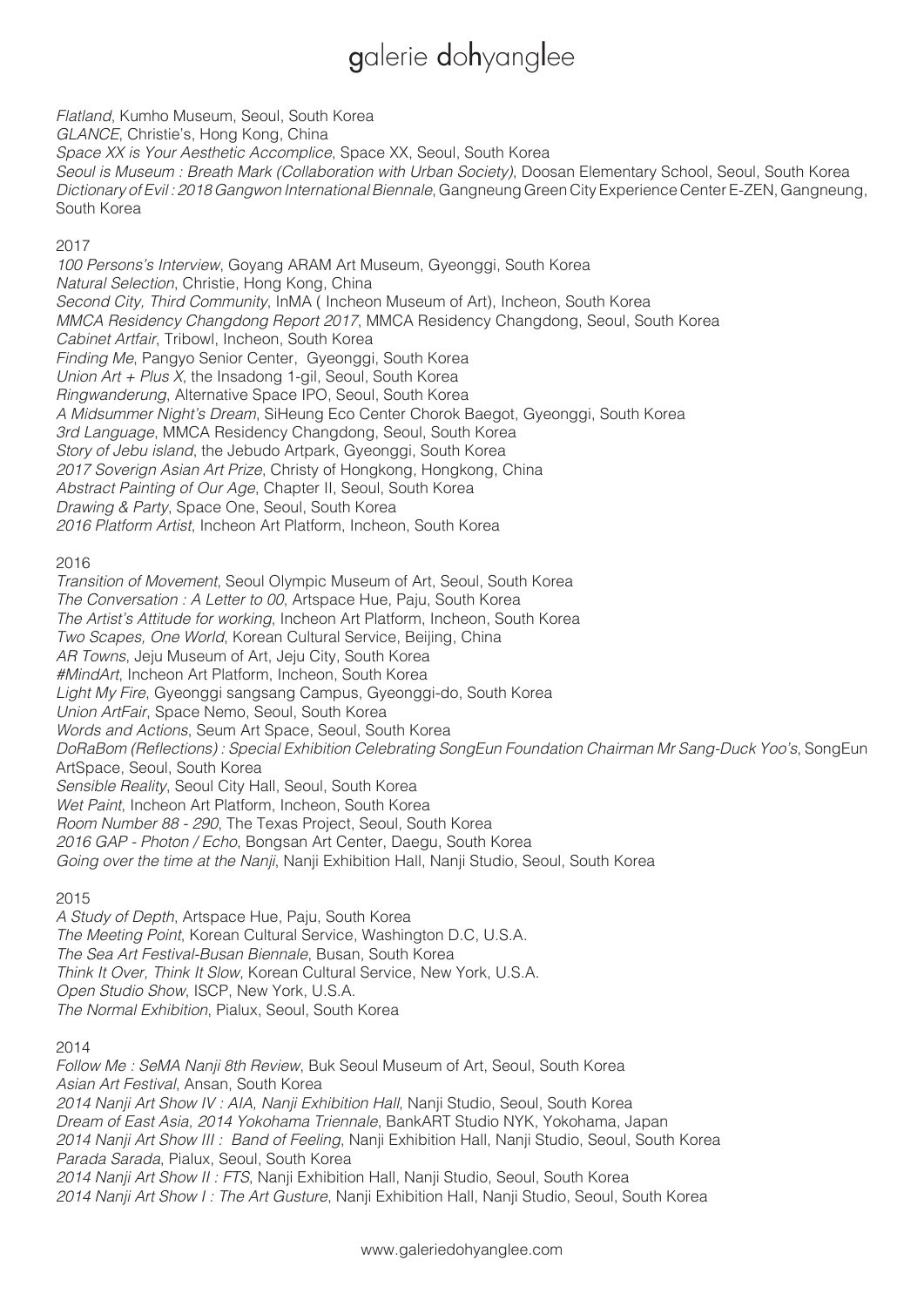2013

*tele-Be*, Gallery HYUNDAI, Seoul, South Korea Yi Sang Du Champ, Museum of Korean Literature, Seoul, South Korea From The White Bamboo Painting, Alternative Space Noon, Suwon, South Korea Fukudake House Asian Art Platform, 2013 Setouchi Triennale, Shodoshima, Japan

2012

The 12th SongEun Art Award Exhibition, SongEun Art Space, Seoul, South Korea Unbreakable, Korean Cultural Service, New York, U.S.A. Re-Chosun Tongshinsa Project, BankART1929 project in the Echigo Tsumari Triennale, Yokohama and Niikata, Japan

2011

International Artist Exchange Program's Reporting Exhibition, Geum-Cheon Art Factory, Seoul, South Korea Heated Snowball, Gallery IS, Seoul, South Korea

2010 Art of Loving, Zein Xeno, Seoul, South Korea

2008

*Silent Sound*, Space-Zip, Seoul, South Korea The Surface and the Inside of Art, and the Reality, Insa Gallery, Seoul, South Korea

2004

Samsuni Museum, an alternative web museum to Samsung Museum

### **AWARDS**

2021

7th Chun Hyuck-Lim Art Award, Chun Hyuck-Lim Art Museum, South Korea

2017

6th Chong Kun Dang Art Award, Chong Kun Dang, South Korea The Sovereign Asian Art Prize, finalist, Sovereign Art Foundation, Hong Kong

2013

Setouchi Triennale competition, Geum-Cheon Art Factory, Seoul Foundation for Arts & Culture, Seoul, South Korea Grand Prize of the 12th SongEun Art Award, SongEun Art Foundation, South Korea

### **RESIDENCES / GRANTS**

2022

CEAAC Residency, Strasbourg, France

2021

MEET Grant for Mullae Art Village, Seoul Foundation for Arts & Culture, South Korea Grant for Foreign Exhibition, Arts Council of Korea, South Korea

2020

Gallery Purple Studio Residency, Gyeonggi Do, South Korea Art Like Salt, International Open Call 2020 for Residency artist, Jeung-Do, South Korea Grant for Art Creation, Incheon Foundation for Arts & Culture, South Korea Grant for Art Creation, Seoul Foundation for Arts & Culture, South Korea

2019

Seoul Art Space Geumcheon Residency, Seoul, South Korea Grant for Art Book Publication, Seoul Foundation for Arts & Culture, South Korea

www.galeriedohyanglee.com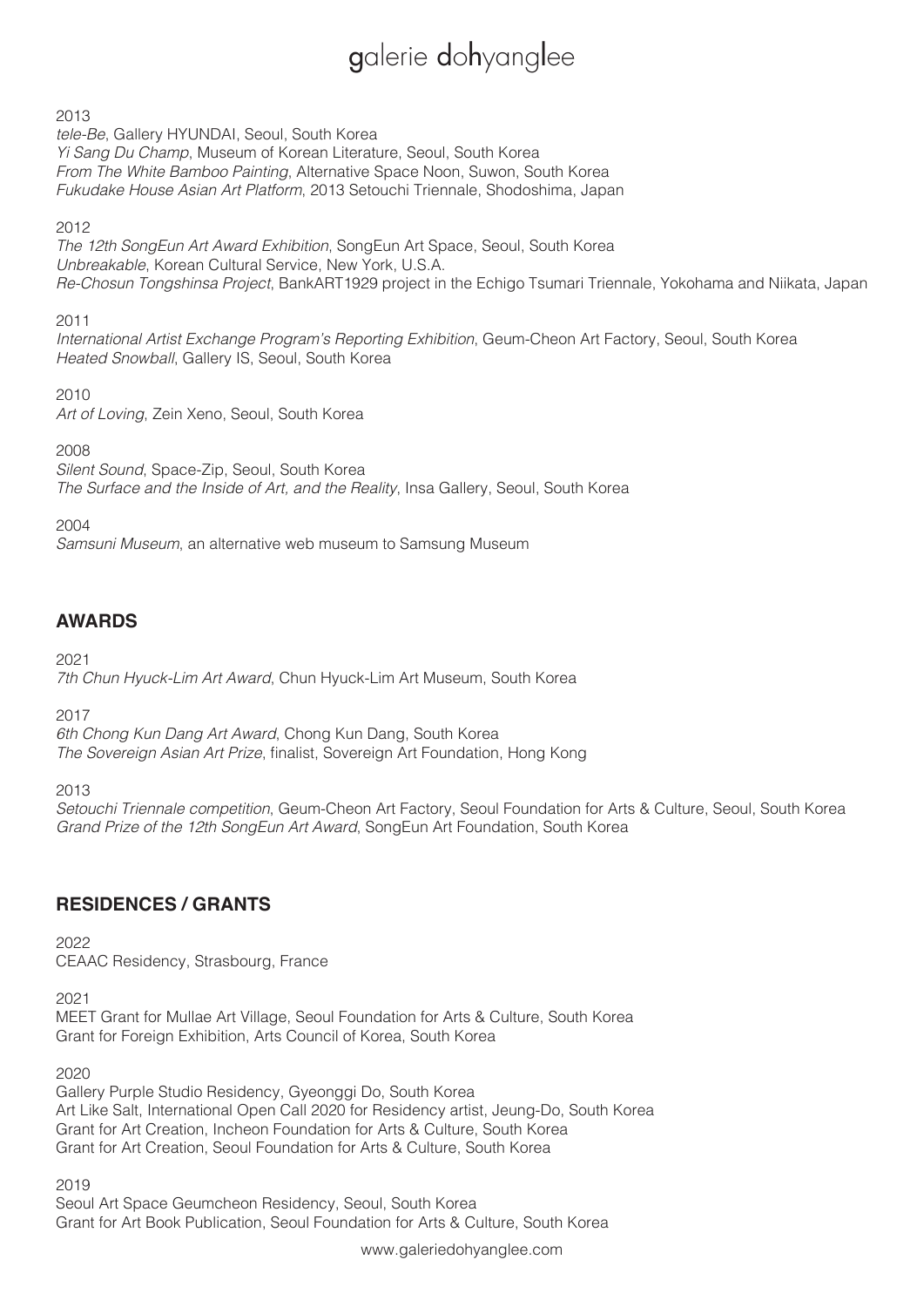Grant for Korean Artists' Exhibition Abroad, Korea Arts Management Service, South Korea Grant for Art Creation, Seoul Foundation for Arts & Culture, South Korea

2018

Expanded Irregular Temporary Residency Delhi, New Delhi, India CAN Foundation Residency, Seoul, South Korea

2017

MMCA Residency Changdong, Seoul, South Korea

2016

Incheon Artplatform, Incheon, South Korea

2015

Grant for Foreign Residency, Arts Council of Korea, South Korea ISCP, New York, U.S.A.

2014

Grant for Foreign Residency, Arts Council of Korea, South Korea SeMA (Seoul Metropolitan Museum of Art), Nanji Residency, Seoul, South Korea

2013

Grant for Creative Talent Artist, Bamboo Curtain Studio, Taipei, Taiwan BankART1929, Yokohama, Japan

2012

Grant for visiting artist, Japan Foundation, Japan Grant for publishing art book, Seoul Foundation for Arts & Culture, Seoul, South Korea Grant for art creation, Seoul Foundation for Arts & Culture, Seoul, South Korea

2011 BankART1929, Yokohama, Japan

# **PRESS AND PUBLICATIONS (séléction)**

Yeon Chae, *Sun Choi*, Art in Culture, magazine, p 134 - 139, June 2017 SoYoung Moon, Korean art, attracts, big buyers in Hong Kong, Korea Joongang Daily, November 28th, 2017

### **COLLECTION**

SongEun Art and Cultural Foundation, South Korea SeMA Seoul Museum of Art, South Korea SIMA Suwon IPark Museum of Art, South Korea Sigg Collection, Switzerland Museum of Contemporary Art Busan, South Korea Yang-Pyeong Art Museum, South Korea Art Bank of MMCA National Museum of Modern and Contemporary Art, South Korea Sung-Nam Cube Art Museum, South Korea Chong Kun Dang, South Korea Art Bank of Korea Government, South Korea Salt Museum, South Korea Art Centre Art Moment, South Korea